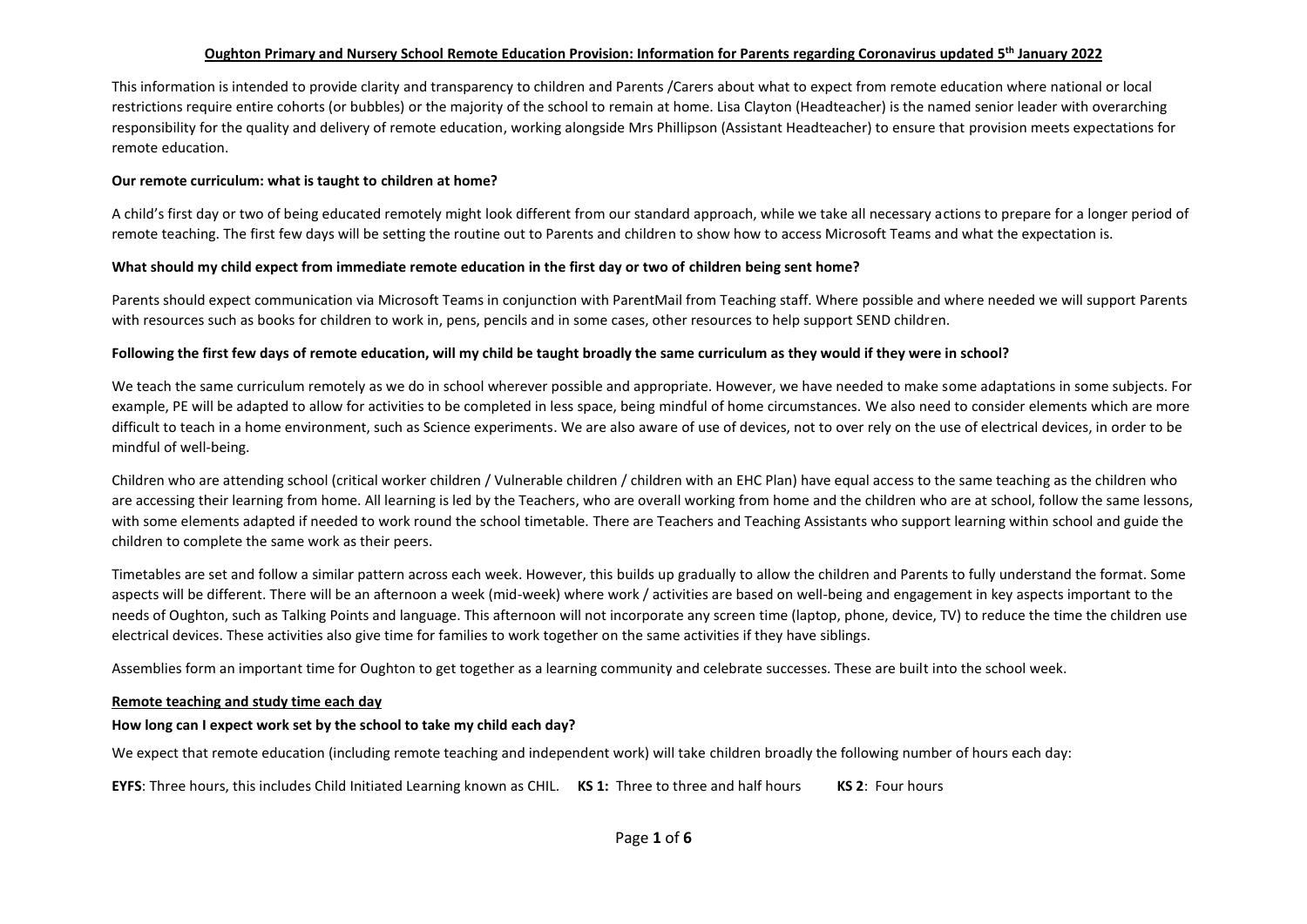# **Overview of different scenarios**

| <b>Scenario</b>              | <b>National Lockdown</b>         | If a child is in school and has  | If a child or member of staff in a   | If there is an outbreak of Coronavirus |
|------------------------------|----------------------------------|----------------------------------|--------------------------------------|----------------------------------------|
|                              |                                  | symptoms of Coronavirus          | class / Year group tests positive    | in school - following Health guidance  |
| Parent's                     | All children isolated at home    | Isolation at home and a PCR      | Child / member of staff to isolate   | Children isolated at home until        |
| responsibility               | unless Parents are a critical    | test. If test is negative, child | and follow Government guidelines.    | reduced risk.                          |
|                              | worker or child is deemed to be  | returns to school as normal.     | Other Parents and staff to follow    | Parents educate children at home       |
|                              | vulnerable or has an EHC Plan.   | Parent follows the               | Government guidance - Lateral        | following work set by school via       |
|                              | Parents educate children at      | recommended guidance if          | Flow Tests as recommended to be      | Teams.                                 |
|                              | home following work set by       | chid is positive.                | carried out if close contact.        |                                        |
|                              | school.                          |                                  |                                      |                                        |
| <b>School responsibility</b> | <b>Follow Government Advice.</b> | Self-isolating children will     | Follow Government / Health           | Follow Government / Health advice.     |
| regarding actions and        | Following guidance previously    | access learning via Teams        | advice. Letter sent out.             | Letter sent out.                       |
| education                    | sent.                            | remotely.                        |                                      |                                        |
|                              | Children not in school           |                                  | Teachers to provide work for the     | If Teacher and class / Year group is   |
|                              | If Teacher is well:              |                                  | isolation period for any child via   | isolated:                              |
|                              | Teacher to provide work via a    |                                  | Teams.                               | Teachers to provide work for           |
|                              | remote learning platform -       |                                  |                                      | recommended Government isolation       |
|                              | Teams                            |                                  | If Teacher is ill:                   | period via Teams.                      |
|                              | If Teacher is ill:               |                                  | Another Teacher will provide work    |                                        |
|                              | Another Teacher will provide     |                                  | via a remote learning platform       | If Teacher is ill:                     |
|                              | work via a remote learning       |                                  | (Teams).                             | Another Teacher will provide work via  |
|                              | platform (Teams).                |                                  | Another member of staff will teach   | a remote learning platform (Teams).    |
|                              |                                  |                                  | the class or a Supply Teacher.       | Another member of staff will teach the |
|                              | Vulnerable / EHCP children /     |                                  | Classes may be combined in the       | class / group remaining or a Supply    |
|                              | <b>Critical Worker children</b>  |                                  | event of a lack of staff in school.  | Teacher.                               |
|                              | Parents to inform school asap if |                                  |                                      | Classes may be combined in the event   |
|                              | they are critical workers as     |                                  | Consider if child / staff member has | of a lack of staff in school.          |
|                              | stipulated by the Government.    |                                  | been in Breakfast Club.              |                                        |
|                              | Children attend School - put     |                                  |                                      | Consider if children / member has      |
|                              | into groups (mixed ages due to   |                                  | Deep clean in all areas of the       | been in Breakfast Club.                |
|                              | numbers) and taught by           |                                  | school used by individual.           |                                        |
|                              | Teachers / TAs. Similar to       |                                  |                                      | Deep clean in all areas of the school  |
|                              | previously, but not all Teachers |                                  |                                      | used by individual.                    |
|                              | as they will be providing work   |                                  |                                      |                                        |
|                              | for their classes.               |                                  |                                      |                                        |
| School's                     | Pastoral Team - Mrs Woollon      | Pastoral Team - Mrs Woollon      | Pastoral Team - Mrs Woollon and      | Pastoral Team - Mrs Woollon and Mrs    |
| responsibility re            | and Mrs Phillipson to support    | and Mrs Phillipson to support    | Mrs Phillipson to support families   | Phillipson to support families via     |
| <b>Safeguarding</b>          | families via phone calls.        | families via phone calls.        | via phone calls.                     | phone calls.                           |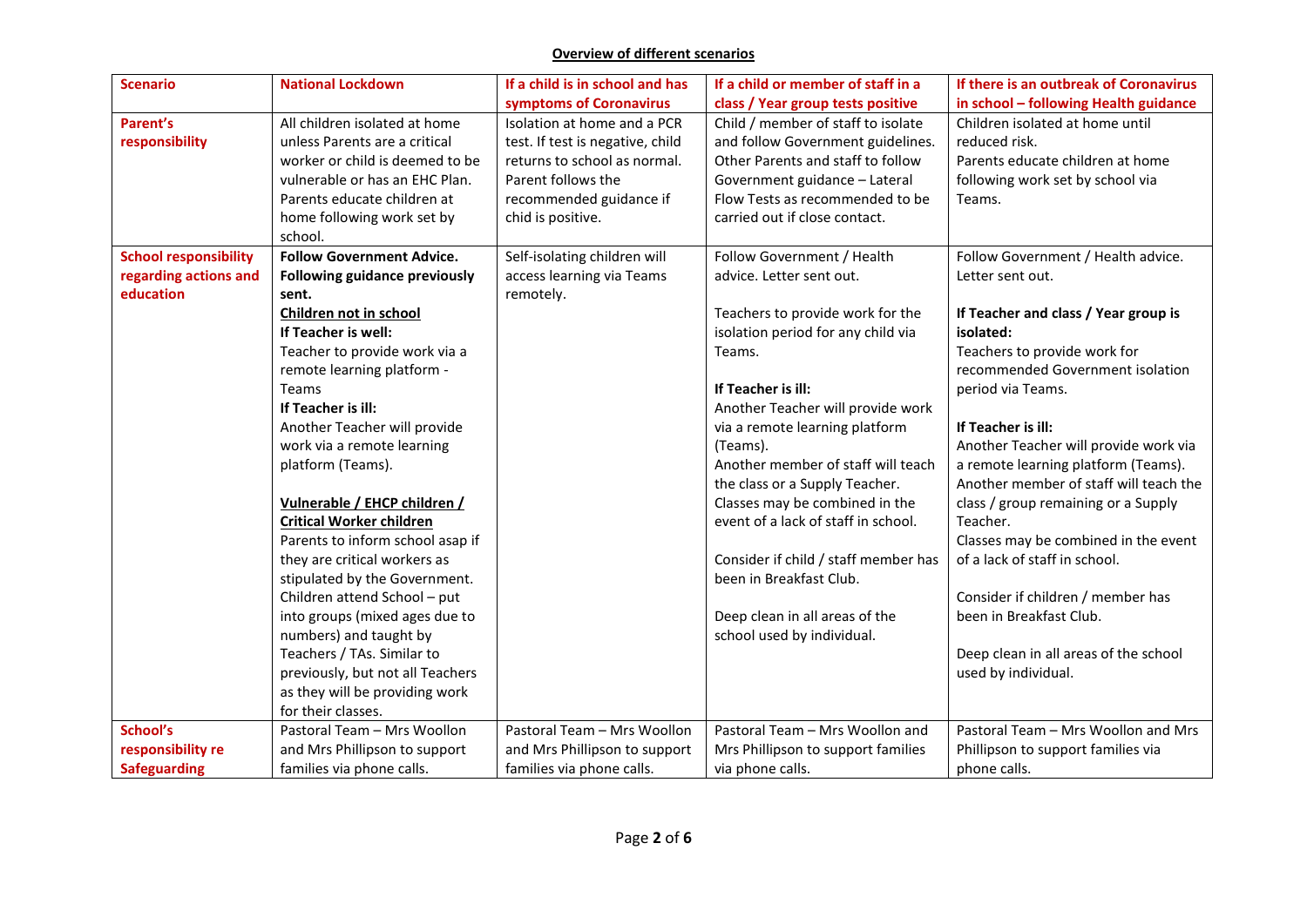# **Remote Learning at Home Responsibilities**

| <b>Parent's responsibility</b>              | To ensure their child accesses their education from home. Every child in the UK has the right to an education and as your<br>child attends Oughton Primary and Nursery School, during a lockdown, Parents are responsible for ensuring their child<br>accesses their education set by the school.<br>To ensure that their child is fully dressed, wearing their school jumper and online at the time of the register and at other |
|---------------------------------------------|-----------------------------------------------------------------------------------------------------------------------------------------------------------------------------------------------------------------------------------------------------------------------------------------------------------------------------------------------------------------------------------------------------------------------------------|
|                                             | stipulated times for contact with the Teacher and other children.                                                                                                                                                                                                                                                                                                                                                                 |
|                                             | To ensure that their child is working in a shared living space, not a bedroom / bathroom whilst online.                                                                                                                                                                                                                                                                                                                           |
|                                             | To ensure that their child completes tasks, which is set by the teacher, ready to share with school staff.                                                                                                                                                                                                                                                                                                                        |
|                                             | To keep their child safe when using the internet $-$ regarding sites used.                                                                                                                                                                                                                                                                                                                                                        |
|                                             | To ensure that their child uses Microsoft Teams in a safe way.                                                                                                                                                                                                                                                                                                                                                                    |
|                                             | Parent to continue to inform us off any illness regarding their child in the normal manner to ensure that attendance                                                                                                                                                                                                                                                                                                              |
|                                             | records are kept.                                                                                                                                                                                                                                                                                                                                                                                                                 |
|                                             | To follow the Online Safety Policy Agreement, previously signed.                                                                                                                                                                                                                                                                                                                                                                  |
| <b>Children's responsibility</b>            | To engage with the learning set, being punctual for Register / Teacher contact times or any other sessions booked<br>$\bullet$                                                                                                                                                                                                                                                                                                    |
|                                             | To take pride in their work and ensure that the work produced is to a high standard as expected by Teachers.                                                                                                                                                                                                                                                                                                                      |
|                                             | To follow the Online Safety Policy Agreement, previously signed.                                                                                                                                                                                                                                                                                                                                                                  |
|                                             | To keep themselves safe when using the internet - regarding sites used.                                                                                                                                                                                                                                                                                                                                                           |
|                                             | To ensure that they use Microsoft Teams in a safe and respectful way, including messages posted.<br>$\bullet$                                                                                                                                                                                                                                                                                                                     |
| School responsibility regarding actions and | Staff will follow professional guidelines whilst working online from home.<br>$\bullet$                                                                                                                                                                                                                                                                                                                                           |
| education                                   | Staff will be on Microsoft Teams at set times.                                                                                                                                                                                                                                                                                                                                                                                    |
|                                             | Staff based at home to be in a shared living space.                                                                                                                                                                                                                                                                                                                                                                               |
|                                             | Teachers to set work which can be carried out at home, mindful of limited resources.                                                                                                                                                                                                                                                                                                                                              |
|                                             | Teachers to give feedback to children on their learning as best as possible.                                                                                                                                                                                                                                                                                                                                                      |
|                                             | Each child will have their own log in regarding Microsoft Teams.                                                                                                                                                                                                                                                                                                                                                                  |
|                                             | School will be aware of family circumstances regarding the number of children sharing devices within one household and                                                                                                                                                                                                                                                                                                            |
|                                             | the need to be flexible when there are more than 2 children learning from home within a household.                                                                                                                                                                                                                                                                                                                                |
|                                             | Pack to be given to each child to support their home learning.                                                                                                                                                                                                                                                                                                                                                                    |
| <b>School's responsibility regarding</b>    | Staff will follow safe guidelines whilst working from home - open and transparent.<br>$\bullet$                                                                                                                                                                                                                                                                                                                                   |
| <b>Safeguarding</b>                         | DSPs (Designated Senior Persons for Child Protection - Mrs Clayton, Mrs Phillipson and Mrs Woollon) will continue to                                                                                                                                                                                                                                                                                                              |
|                                             | follow Safeguarding procedures including checking to ensure that children are accessing their education. If a child is not                                                                                                                                                                                                                                                                                                        |
|                                             | accessing an education at home, this may be deemed as a Safeguarding issue. DSPs will continue to work with outside                                                                                                                                                                                                                                                                                                               |
|                                             | agencies, including Children's Services.                                                                                                                                                                                                                                                                                                                                                                                          |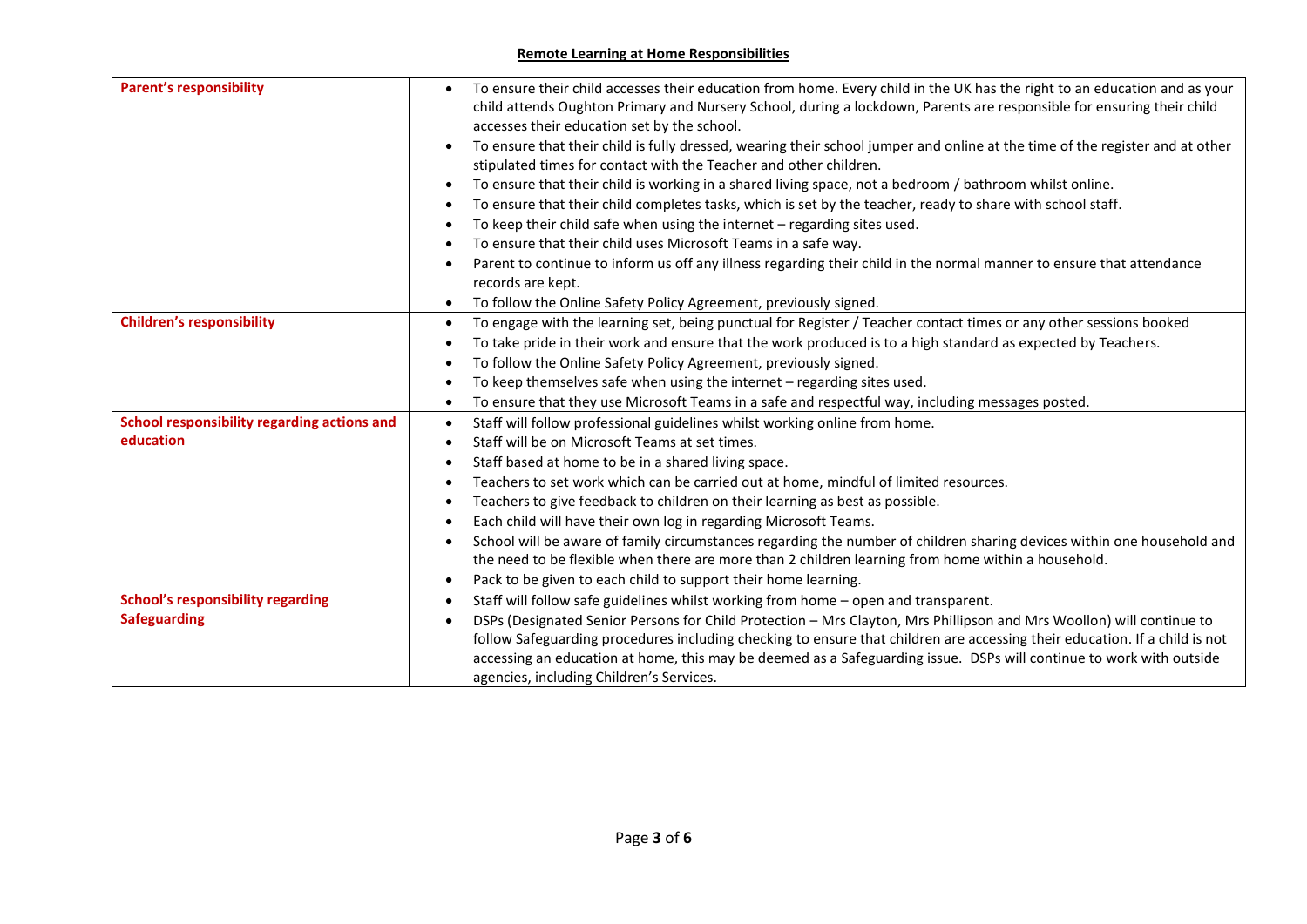# **Timetable in the event of a Lockdown / Remote Learning**

|                     | <b>Information per class</b>                                                        | In school with Critical Worker / Vulnerable / children with EHC Plan    |
|---------------------|-------------------------------------------------------------------------------------|-------------------------------------------------------------------------|
| <b>Register and</b> | Whole school Lockdown                                                               | Mrs Lopez / Mrs Baverstock / Miss Lincoln - KS 2 - Y6, Y5, Y4 in Year 5 |
| contact with        | Year 6 - 8:55am / 12.55pm - Mrs Smith                                               | AM & Year 4 class                                                       |
| <b>Teachers</b>     | Year 5 - 9.00am / 12.55pm - Mr Marshall for both Year 5 classes                     | Mrs Bilimoria - KS 1/Y3 - in Oak                                        |
|                     | Year $4 - 9.10$ am / 1:15pm - Miss Daniels                                          | Miss Hurley and Miss Ward - EYFS - Nursery and Reception in Nursery     |
|                     | Year $3 - 8.50$ am / 1:05pm - Mr Lewis                                              | Classroom.                                                              |
|                     | Year $2 - 9:05$ am / 1:10pm - Mrs Stephenson                                        | If Nursery children are in school as a whole bubble - Miss Ward with    |
|                     | Year 1 - 9:20am / 1:30pm - Mrs Rose and Mrs Strange                                 | the team of TAs will be teaching the class as normal.                   |
|                     | Reception - 9:05am / 12:45pm - Miss Hurley                                          | These arrangements are subject to change depending on staffing. In      |
|                     | Nursery (If not in school) - 9:30am - Miss Ward                                     | some cases, TAs may lead groups.                                        |
|                     | TAs will be phoning Parents weekly to see if there are any issues, supporting       |                                                                         |
|                     | online learning delivering interventions to groups and planning resources for       | TAs will also be supporting children to access their learning, give     |
|                     | children to support their learning on Teams.                                        | support where needed - interventions 1:1 etc /support staff with        |
|                     | Mrs Phillipson will be supporting SEND children and children with EHC Plans.        | resources to aid learning.                                              |
|                     |                                                                                     |                                                                         |
|                     |                                                                                     | Mrs Woollon will be supporting children pastorally if needed. Mrs       |
|                     |                                                                                     | Phillipson to support EHC Plan children as needed.                      |
| <b>Expectation</b>  | Register / contact with Teacher twice a day- at this point the Teacher will explain | Children will be following the main Maths / English lessons as set by   |
| regarding lessons   | the expectation of the work to complete for that part of the day.                   | their Teachers.                                                         |
| <b>Y1 to Y6</b>     |                                                                                     |                                                                         |
|                     | Maths and English lesson - daily                                                    | Laptops will be made accessible to children to use within school via    |
|                     | Phonics lesson - Y1 / Y2 or Reading activity - daily Y3-Y6                          | Teams to work alongside their Class Teacher and class to ensure equal   |
|                     | Other curriculum subjects - weekly across the week.                                 | access to other children in their class.                                |
|                     |                                                                                     |                                                                         |
|                     | Maths / English lessons will be planned and delivered in a variety of ways such as  |                                                                         |
|                     | Powerpoints / assignments / videos / explanations / tasks. These lessons will not   |                                                                         |
|                     | be live due to a high number of siblings across the school and families sharing     |                                                                         |
|                     | devices. However, the Register / Contact with Teacher will be live and may          |                                                                         |
|                     | incorporate some teaching.                                                          |                                                                         |
| <b>Expectation</b>  | Register / contact with Teacher - at this point the Teacher will explain the        | Children will be following the main lessons as set by their Teachers.   |
| regarding lessons   | expectation of the work to complete for that day.                                   |                                                                         |
| <b>EYFS</b>         | Phonics and Maths lesson - daily                                                    | Laptops / use of IWB to be made accessible to children to use within    |
|                     | Stories.                                                                            | school via Teams to work alongside their class teacher and class to     |
|                     | Other areas of the EYFS curriculum will be set across the week.                     | ensure equal access to other children in their class.                   |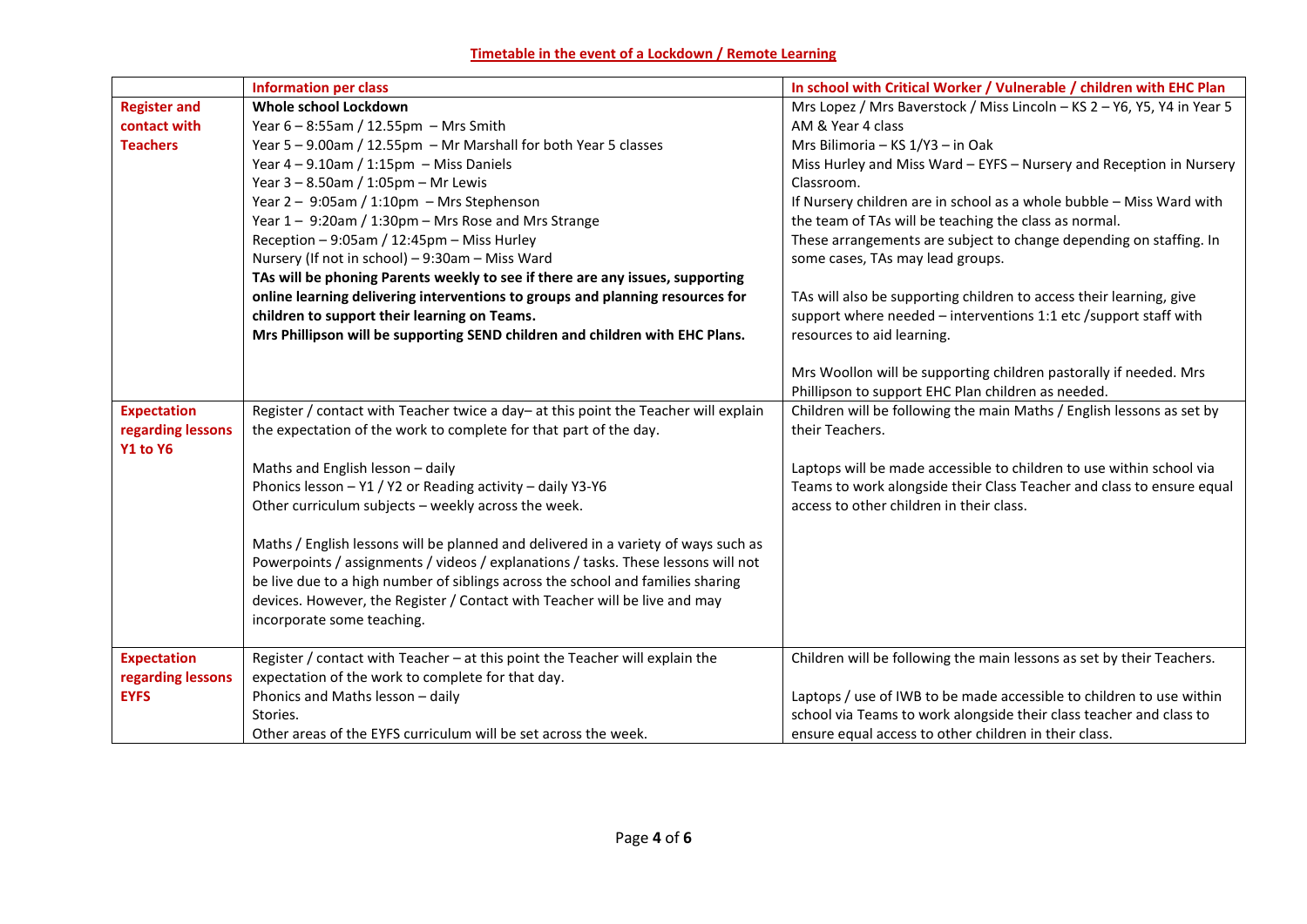### **How will my child access any online remote education you are providing?**

All children have been given a log in for Microsoft Teams. Year 1, 2, 3, 4, 5 and 6 have used this platform in the autumn 2021 term in order to prepare them for using this in case of remote learning being provided during a lockdown. Home Learning tasks were given through this platform in autumn 2021 and Parents were provided with instructions regarding access. Additional instructions can be obtained via the Office – please emai[l admin@oughton.herts.sch.uk](mailto:admin@oughton.herts.sch.uk)

### **If my child does not have digital or online access at home, how will you support them to access remote education?**

In the autumn 2020 term, we sought information from Parents via a ParentMail form to find out if families had online access and devices at home. We recognise that some children may not have suitable online access at home. We take the following approaches to support those children to access remote education:

- We will issue and lend a learning device to children who only have smartphones in their household in the first instance.
- We will issue and lend a learning device to children who are sharing devices with Parents who are working and / or siblings in the second instance.
- We will issue and lend a learning device to children who require it to support their learning if they do not have a suitable device which accesses the programs which are in use.
- We continually communicate to Parents regarding devices via phone calls and questioning via Microsoft Teams to see if devices are needed. We also will send out letters / information for Parents to email [admin@oughton.herts.sch.uk](mailto:admin@oughton.herts.sch.uk) if they require support.
- We will contact HCC to see if we can access devices that enable an internet connection (for example, routers or dongles) to lend to Parents. We will phone Parents to discuss this, if this is the case.
- We will signpost Parents to fill in a ParentMail form for us to apply for free data to support families to access the internet if this is needed (previously given).
- Children can submit their work via taking photos and emailing to the school, putting on the Microsoft Teams platform or taking photos of their work in their books and submitting it. As Teachers will overall be working from home, photos will need to be taken and work emailed to the Teachers.
- We will, in extreme circumstances, print materials for children for a limited period until they can access online remote learning. However, there must be a clear reason for this ie the Parent does not have any internet. It is a not a choice for Parents to request paper copies if they do have access to the internet as the Teaching is provided through this platform.

## **How will my child be taught remotely?**

We use a combination of the following approaches to teach children remotely:

- Live teaching (online lessons) these are not full sessions but short aspects, often incorporated in the Register / Contact with the Teacher time 2x daily.
- Recorded teaching (e.g, video/audio recordings made by Teachers)
- Powerpoints / word documents which explain concepts step by step (made by Teachers)
- Assignments set via Microsoft Teams children can access the assignments and respond straight on the task.
- Practical activities produced by teachers (e.g. Early Years this works particularly well)
- Websites supporting the teaching of specific subjects or areas used by Oughton, such as TT Rockstars, Lexia, Charanga